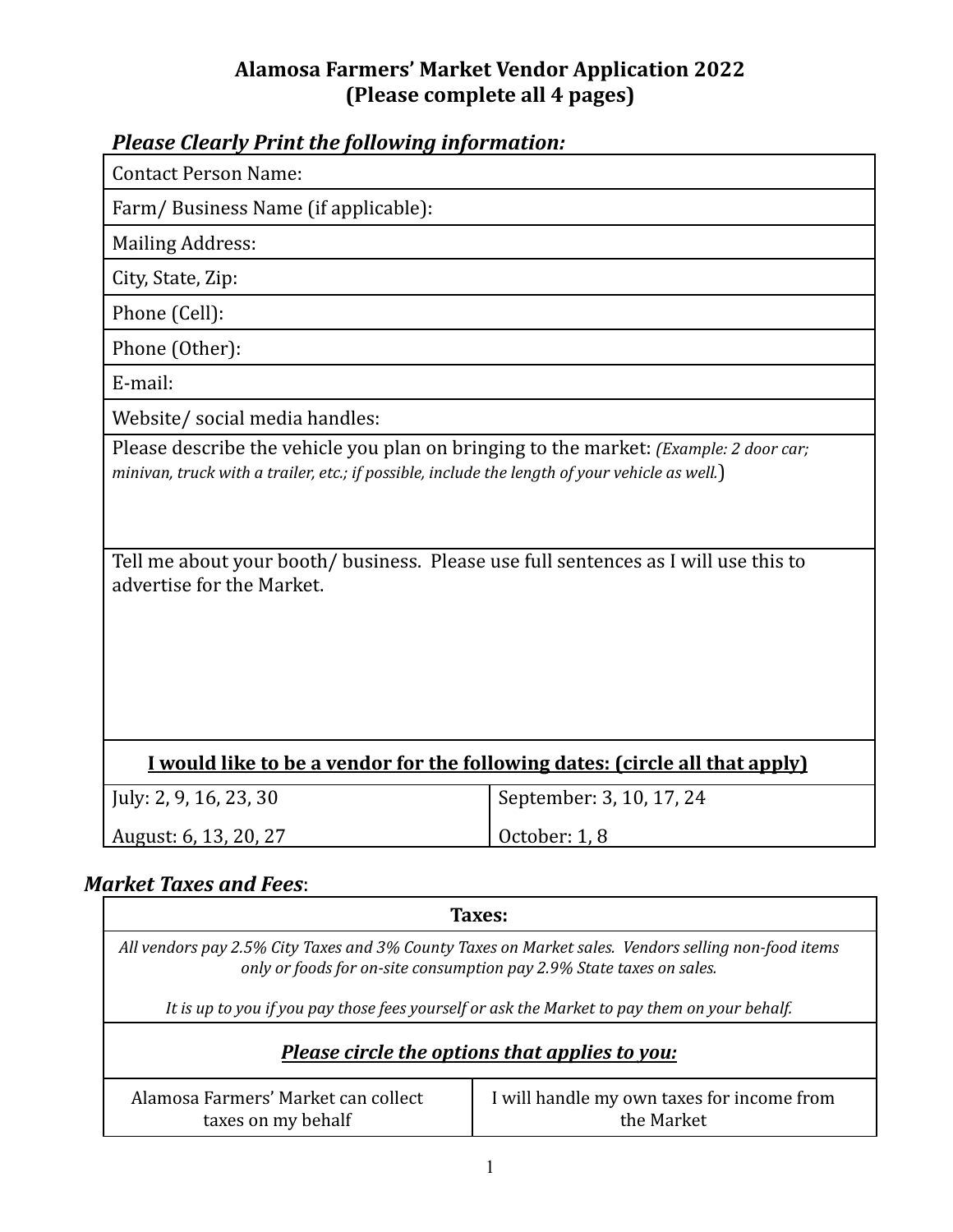# **Weekly Vendor Fees: Please read these carefully, please.**

| Fees:                                                                                                                       |                                        |  |
|-----------------------------------------------------------------------------------------------------------------------------|----------------------------------------|--|
| Market Insurance (Once per season fee; all<br>vendors)                                                                      | \$10                                   |  |
| 10' Market Space without vendor vehicle                                                                                     | \$12 per week (Paying per week)        |  |
| 10' Market Space with vendor vehicle                                                                                        | \$15 per week (Paying per week)        |  |
| 10' Market Space without vendor vehicle<br>$($ July – 5 weeks, \$8 per week $)$                                             | \$40                                   |  |
| 10' Market Space with vendor vehicle<br>$($ July – 5 weeks, \$12 per week $)$                                               | \$60                                   |  |
| 10' Market Space without vendor vehicle<br>(August/September, 4 weeks, \$8 per week)                                        | \$32                                   |  |
| 10' Market Space with vendor vehicle<br>(August/September, 4 weeks, \$12 per week)                                          | \$48                                   |  |
| 10' Market Space without vendor vehicle<br>(October - 2 weeks, \$8 per week)                                                | \$16                                   |  |
| 10' Market Space with vendor vehicle<br>(October - 2 weeks, \$12 per week)                                                  | \$24                                   |  |
| <b>Electricity</b> (limited number of vendors): Will<br>be provided on a case by case basis<br>Charge is per plug           | \$5 per week / \$75 season total       |  |
| 10' Market Space without vendor vehicle<br><b>Full Season</b> (Approved by Staff only,<br>\$8/week)                         | \$120                                  |  |
| 10' Market Space with vendor vehicle<br>Full Season (Approved by Staff only,<br>\$12/week                                   | \$180                                  |  |
| Indicate if you would like to pay for your booth<br>space weekly, monthly, or for the season<br>(Circle one option)         | <b>Weekly</b><br><b>Monthly Season</b> |  |
| <b>Estimated Start date as a Vendor:</b><br>Market begins July 2                                                            |                                        |  |
| <b>Estimated End date as a Vendor:</b><br>Market ends October 8                                                             |                                        |  |
| Total expected fees to Alamosa Farmers'<br><b>Market</b><br>Do not pay this now; wait for confirmation<br>from Market Staff | \$                                     |  |
| Please note that vendors are charged Market commissions, 3% of weekly sales                                                 |                                        |  |

| Reporting: Please circle the options that applies to you: |                                          |
|-----------------------------------------------------------|------------------------------------------|
| I do not require a sales form at the end of               | I require a sales form at the end of the |
| the season from the AMF.                                  | season from the AMF.                     |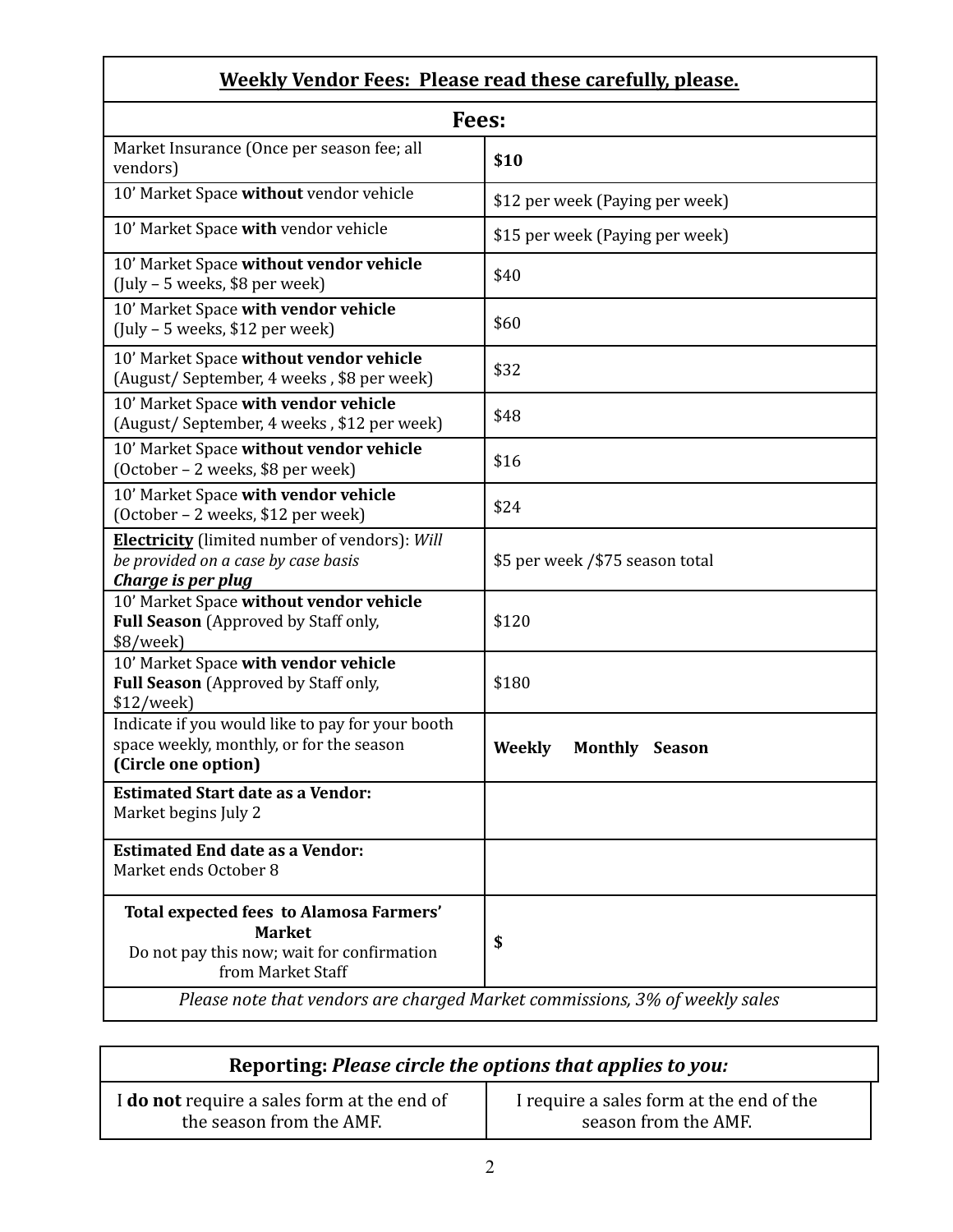#### **I intend to sell the following items: Please circle all the items you intend to sell at the Market this season: Food items** *● Produce must be sold by the growing farmer or purchased from the growing farmer, no exceptions ● Cottage foods cannot be resold ● All packaged foods need to be approved by market staf*

Apples cherries watermelon cantaloupe other melons peaches pears apricots plums raspberries blackberries rhubarb Other fruits Greens Lettuce Green Beans beets broccoli cabbage carrots chard spinach corn cucumbers

eggplant garlic kale kohlrabi leeks onions peas peppers green chilis other chilies potatoes pumpkins radishes summer squash winter squash calabacitas tomatoes turnips Other Vegetables

Beef chicken bison pork sheep/lamb Other meat products \_\_\_\_\_\_\_\_\_\_\_\_\_\_\_\_\_\_\_\_\_\_\_\_\_

Milk eggs cheese Other dairy items \_\_\_\_\_\_\_\_\_\_\_\_\_\_\_\_\_\_\_\_\_\_\_\_\_\_\_\_\_\_

Honey dried herbs fresh herbs living herbs spices roasted chilies sunflowers dried beans sauces jams/ jellies fudge candy piñones cold beverages hot beverages Bread cookies pie cakes brownies rolls tortillas granola/ cereal burritos tamales specialty items (like gluten free, sugar free items):

Other baked goods/ ready to eat items: **with a set of the set of the set of the set of the set of the set of the set of the set of the set of the set of the set of the set of the set of the set of the set of the set of the** 

Other food items not listed above:

#### **Non-Food items: (Made by vendor or immediate family member)**

| Lotion salve balm soap other skin care items: __________________________________                                                                                                                                                                                                                                                          |  |  |
|-------------------------------------------------------------------------------------------------------------------------------------------------------------------------------------------------------------------------------------------------------------------------------------------------------------------------------------------|--|--|
| Fresh Flowers dried flowers/ plants potted plants                                                                                                                                                                                                                                                                                         |  |  |
|                                                                                                                                                                                                                                                                                                                                           |  |  |
|                                                                                                                                                                                                                                                                                                                                           |  |  |
| Other non-food items not listed above:                                                                                                                                                                                                                                                                                                    |  |  |
|                                                                                                                                                                                                                                                                                                                                           |  |  |
| All of my products were grown, raised or made in Colorado. $\Box$ Yes $\Box$ No*<br>*If no, please indicate which items are not from Colorado and where do they come from. All items must<br>come from Colorado or a surrounding state (New Mexico, Kansas, Wyoming, or Utah) and be made by the<br>vendor or an immediate family member: |  |  |